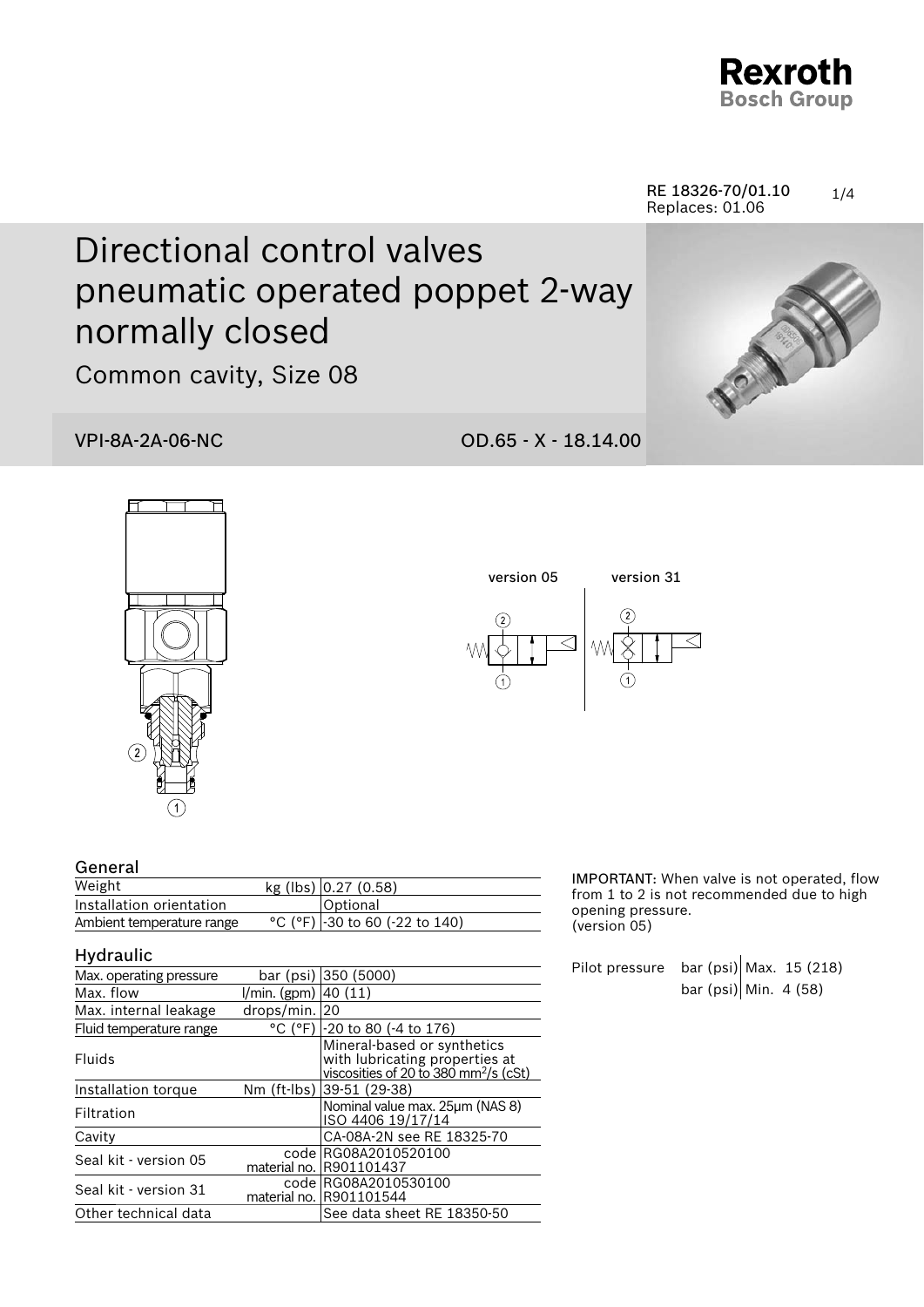#### Dimensions

Version 05: Directional control valves pneumatic operated poppet 2-way normally closed



Version 31: Directional control valves pneumatic operated poppet 2-way double lock normally closed



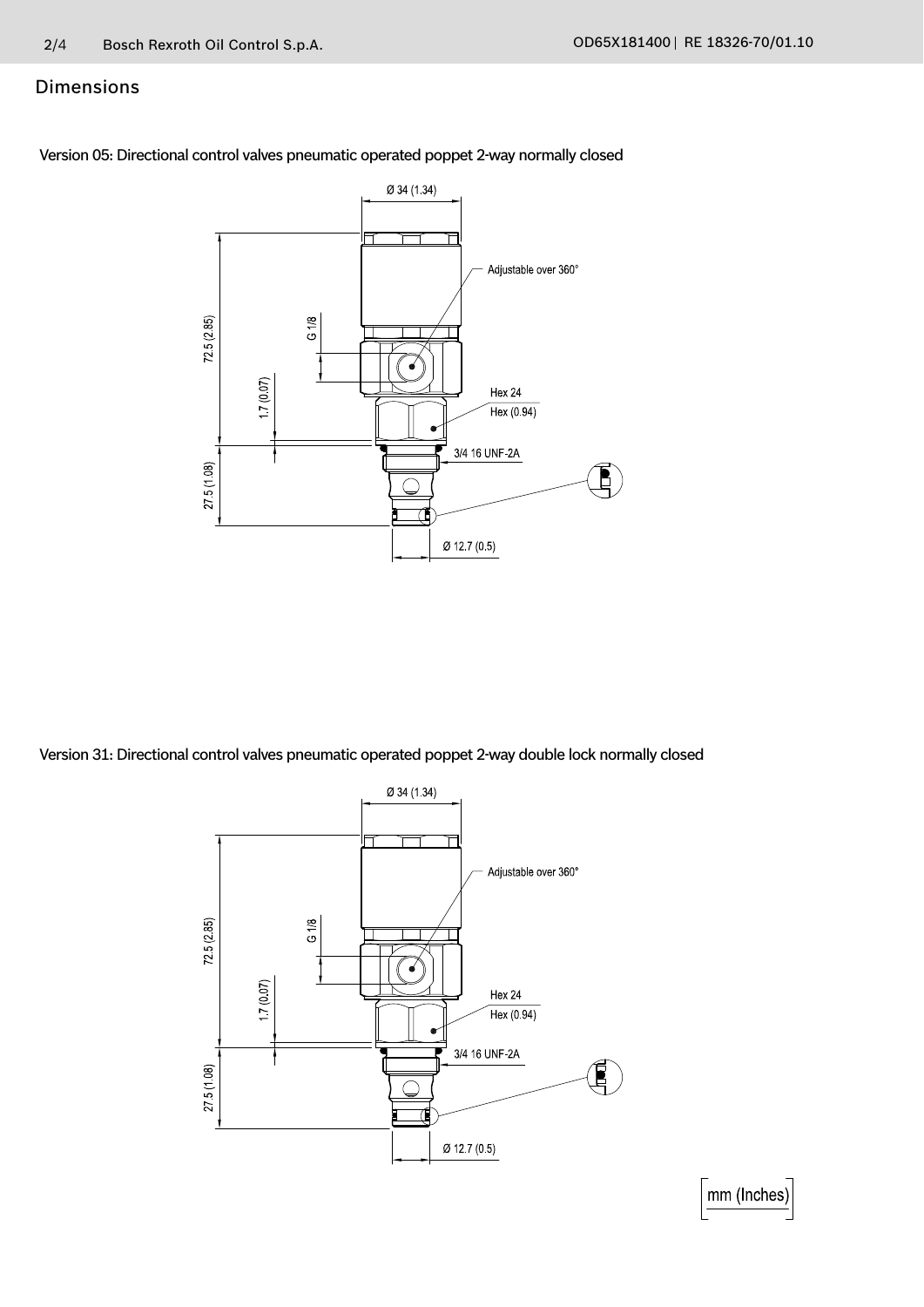## Performance graphs



Version 31